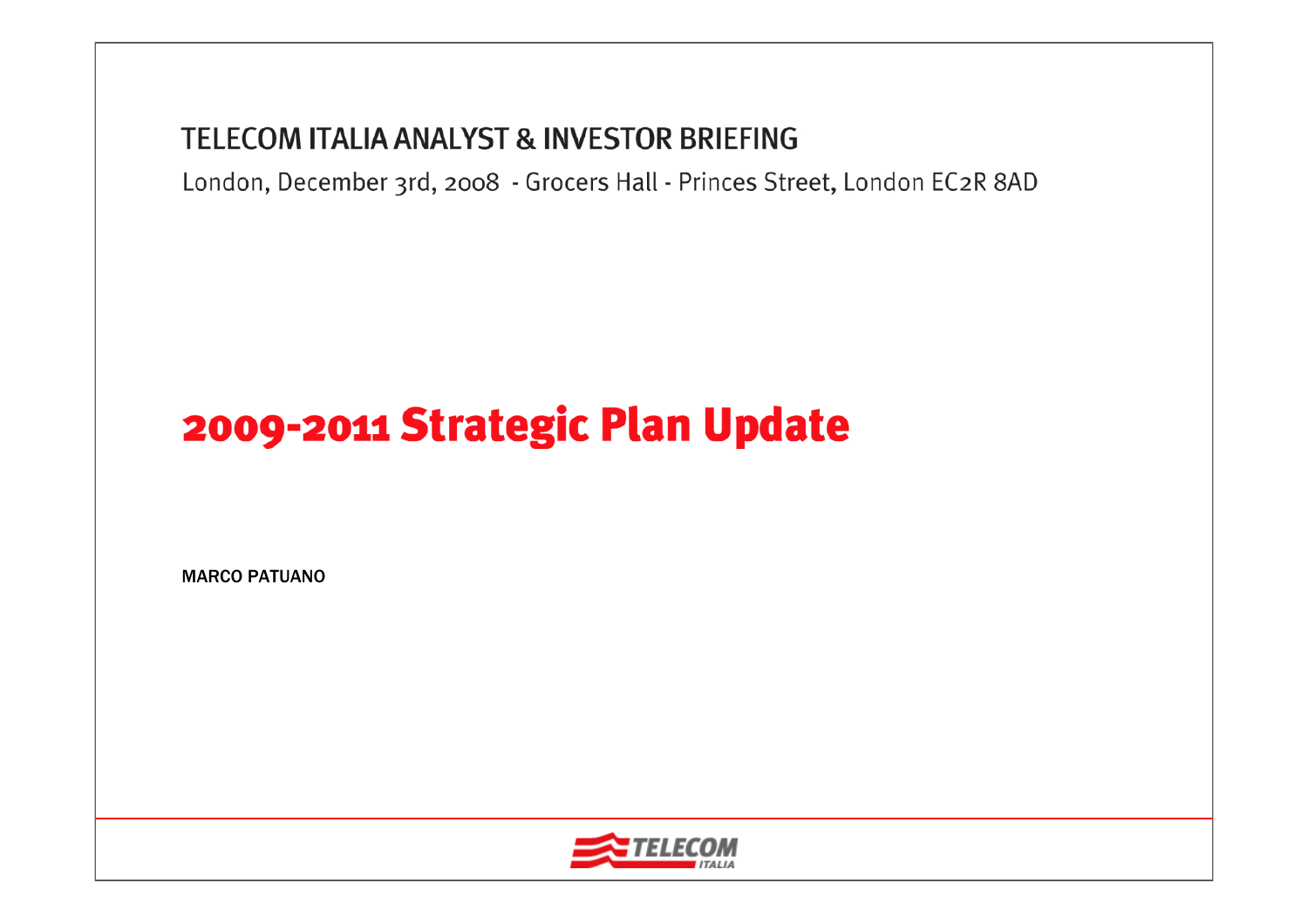### Safe Harbour

These presentations contain statements that constitute forward-looking statements within the meaning of the Private Securities Litigation Reform Act of 1995. These statements appear in a number of places in this presentation and include statements regarding the intent, belief or current expectations of the customer base, estimates regarding future growth in the different business lines and the global business, market share, financial results and other aspects of the activities and situation relating to the Company.

Such forward looking statements are not guarantees of future performance and involve risks and uncertainties, and actual results may differ materially from those in the forward looking statements as a result of various factors.

Analysts are cautioned not to place undue reliance on those forward looking statements, which speak only as of the date of this presentation. Telecom Italia Spa undertakes no obligation to release publicly the results of any revisions to these forward looking statements which may be made to reflect events and circumstances after the date of this presentation, including, without limitation, changes in Telecom Italia Spa business or acquisition strategy or to reflect the occurrence of unanticipated events. Analysts and investors are encouraged to consult the Company's Annual Report on Form 20-F as well as periodic filings made on Form 6-K, which are on file with the United States Securities and Exchange Commission.

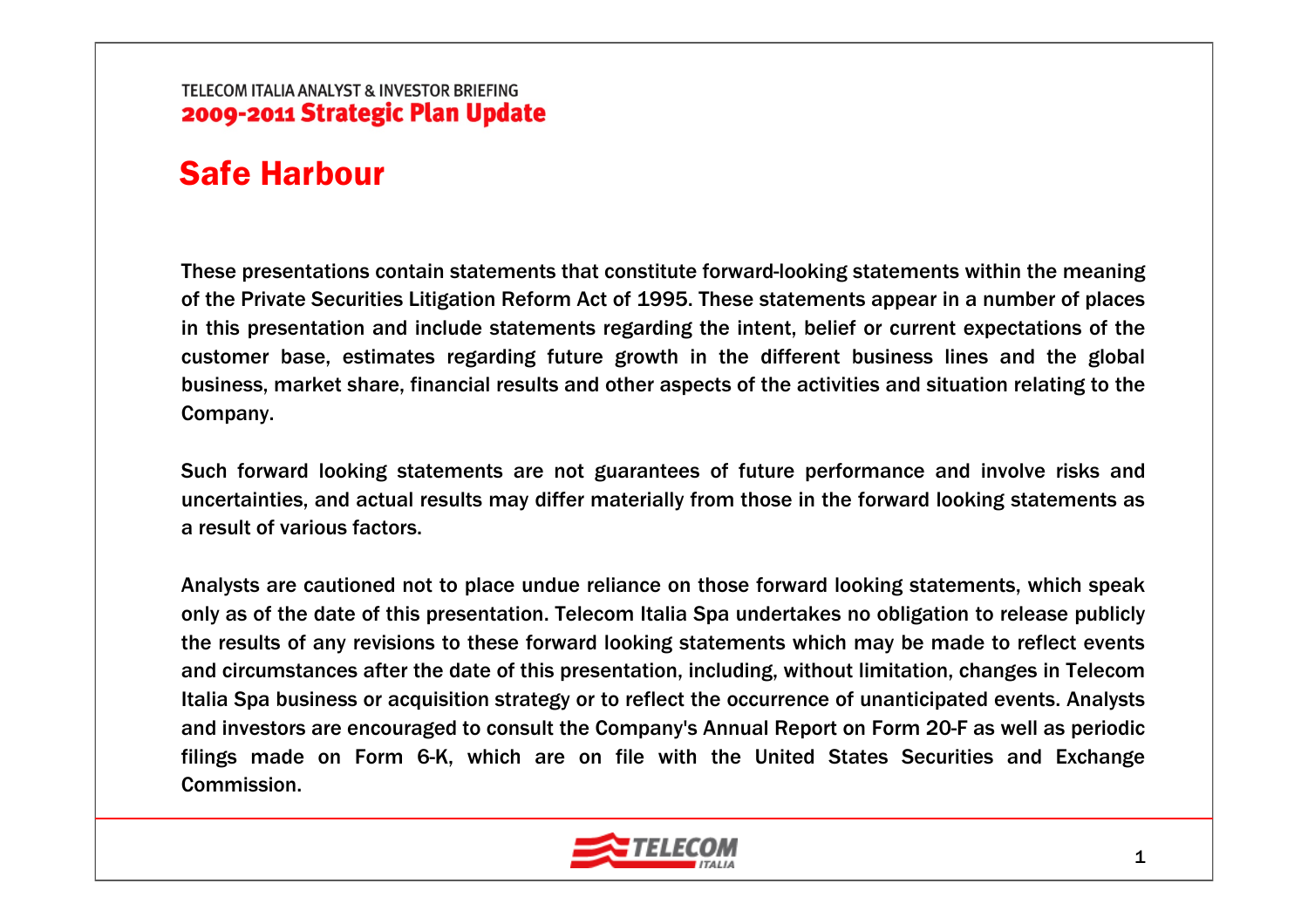## Operating Performance Boosts Value Creation

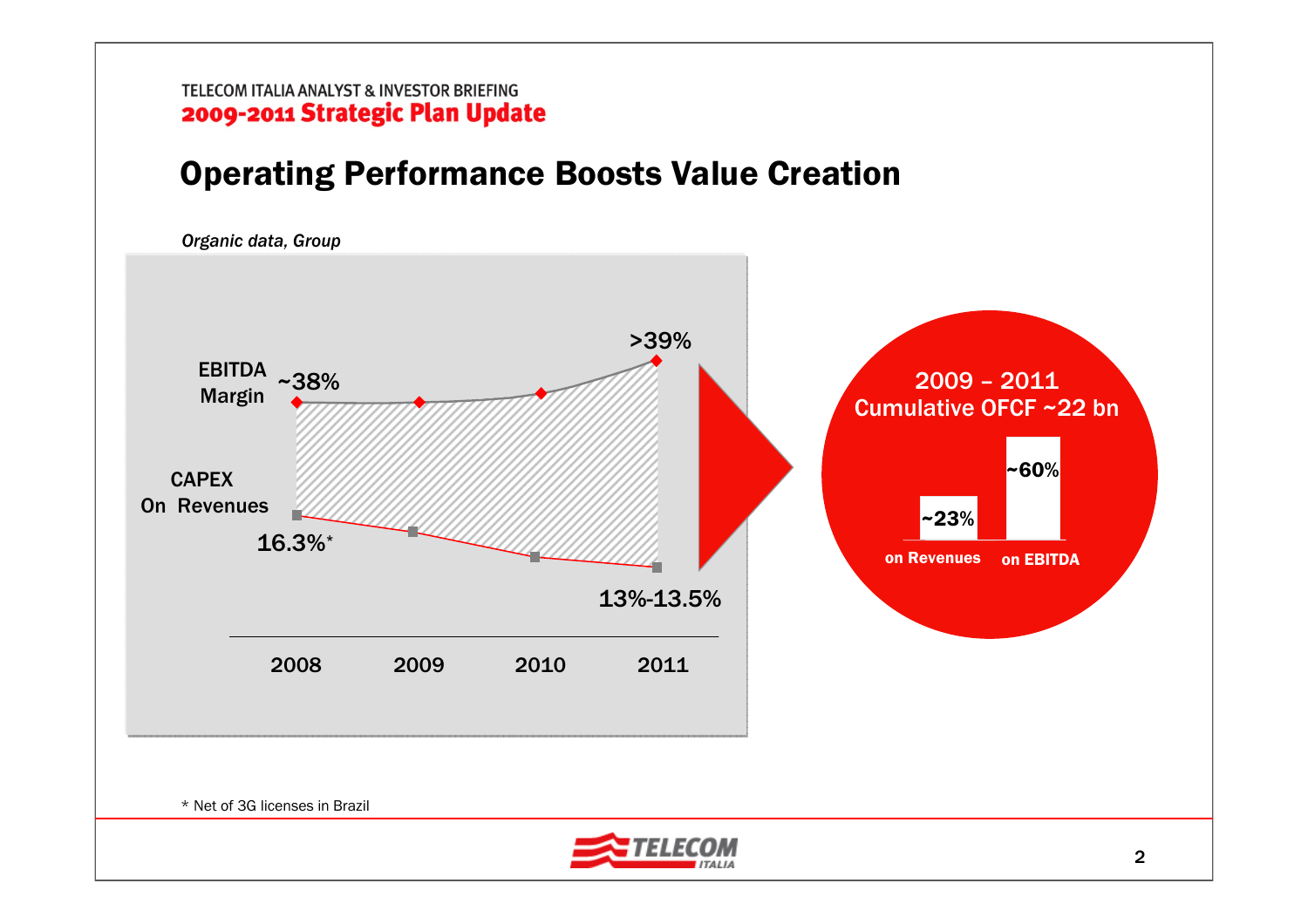### Group Revenues Trend: A Balanced Portfolio

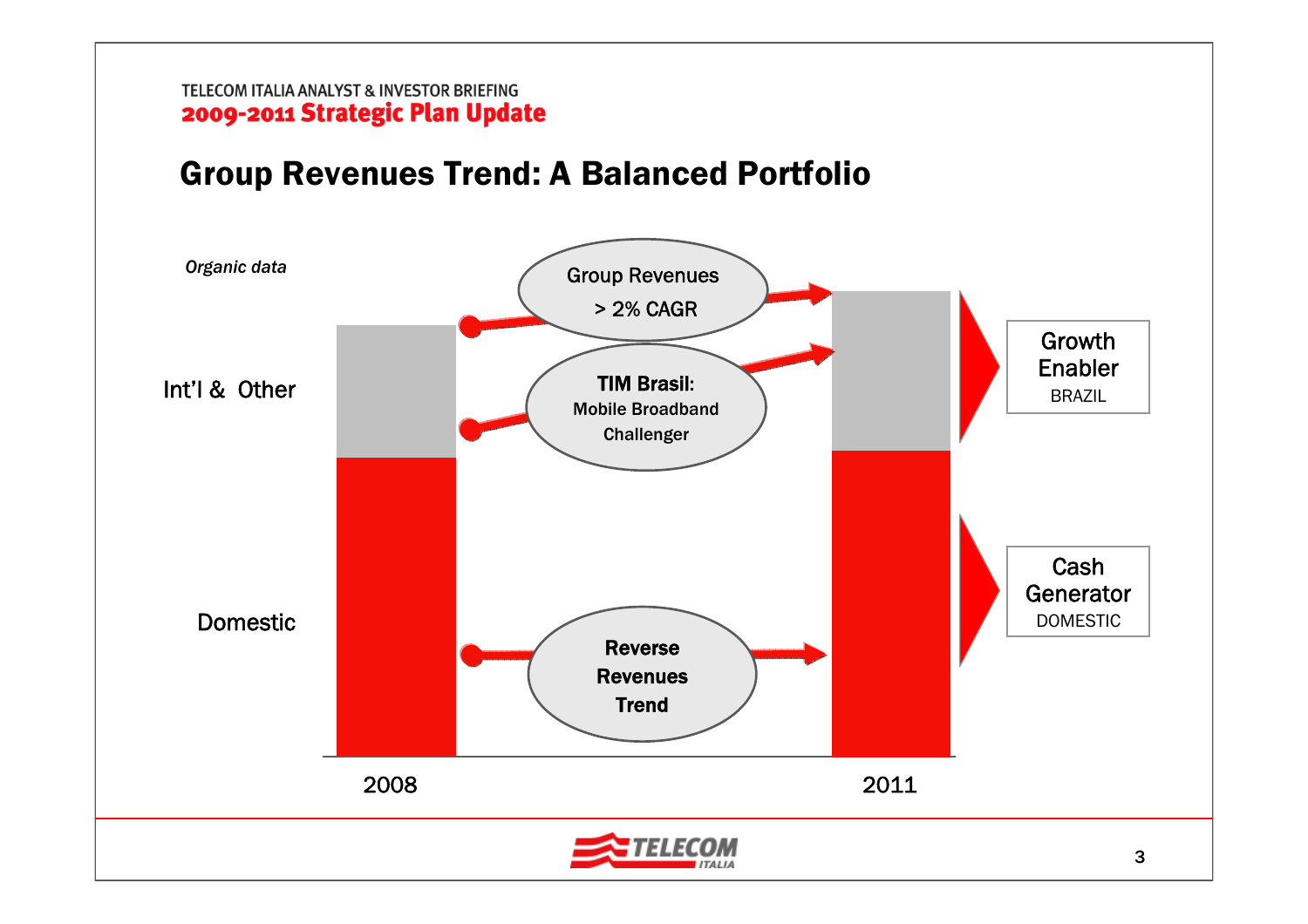### Reduce Domestic Cash Costs Through A Lean Organization

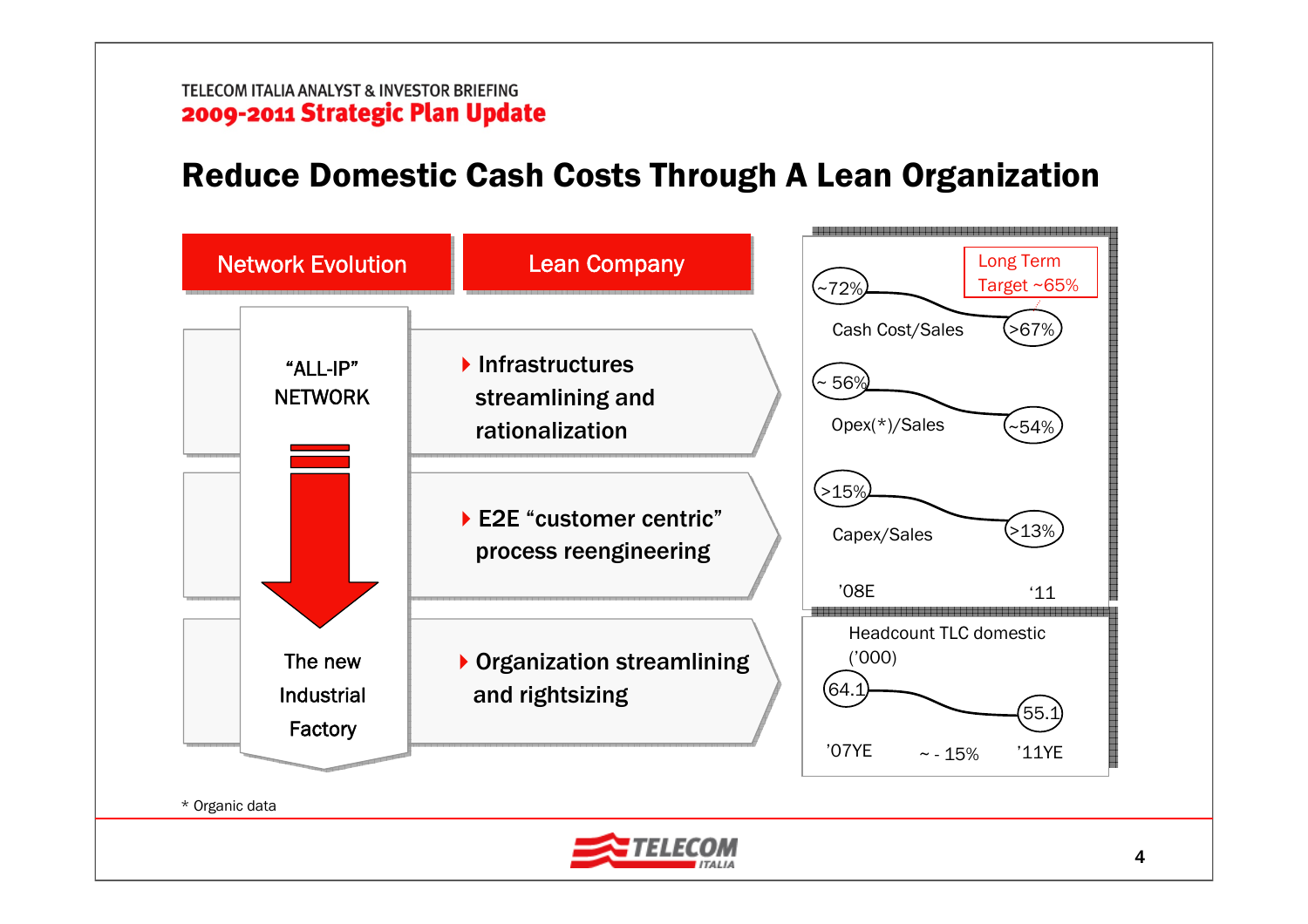# Free Cash Flow Generation '09 – '11

Cumulative '09-'11

€ Bn

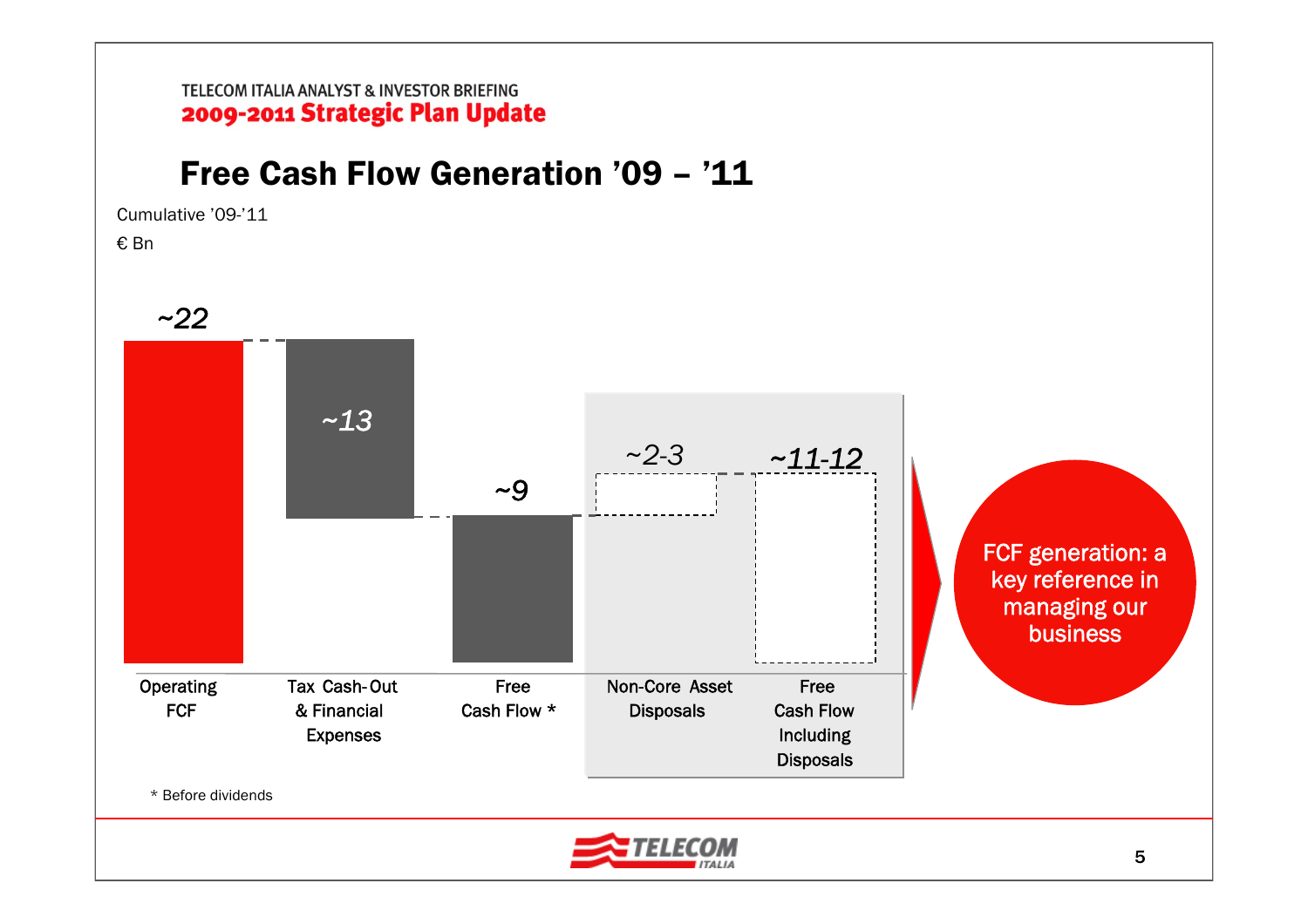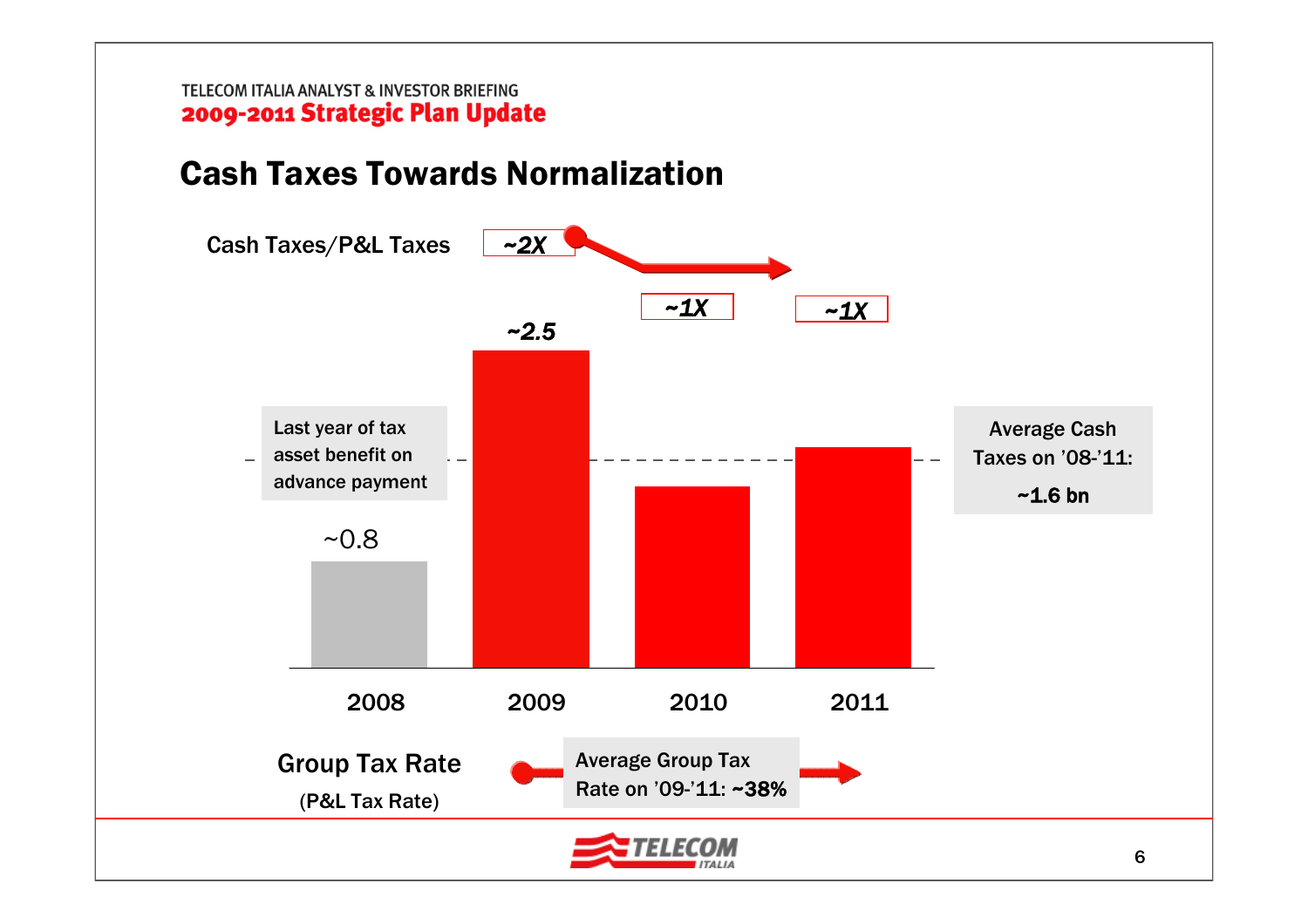# Financial Expenses: No Major Worsening Foreseen

- Average cost of debt at YE 2008 is foreseen to be approximatly 6%
- $\blacktriangleright$  Fixed rate portion on gross debt ~72%\*
- ▶ Given limited size of refinancing compared with total debt stock the impact of increased funding costs is limited. Net financial charges stabilized by deleveraging policy.
- ▶ Due to recent market evolution, the average cost of debt for 2009 2011 is expected to increase by approx. 50/75 bps
- ▶ TI will exploit its multi-markets and multi-products access in order to further diversify investor base

\* As of September 30th, 2008

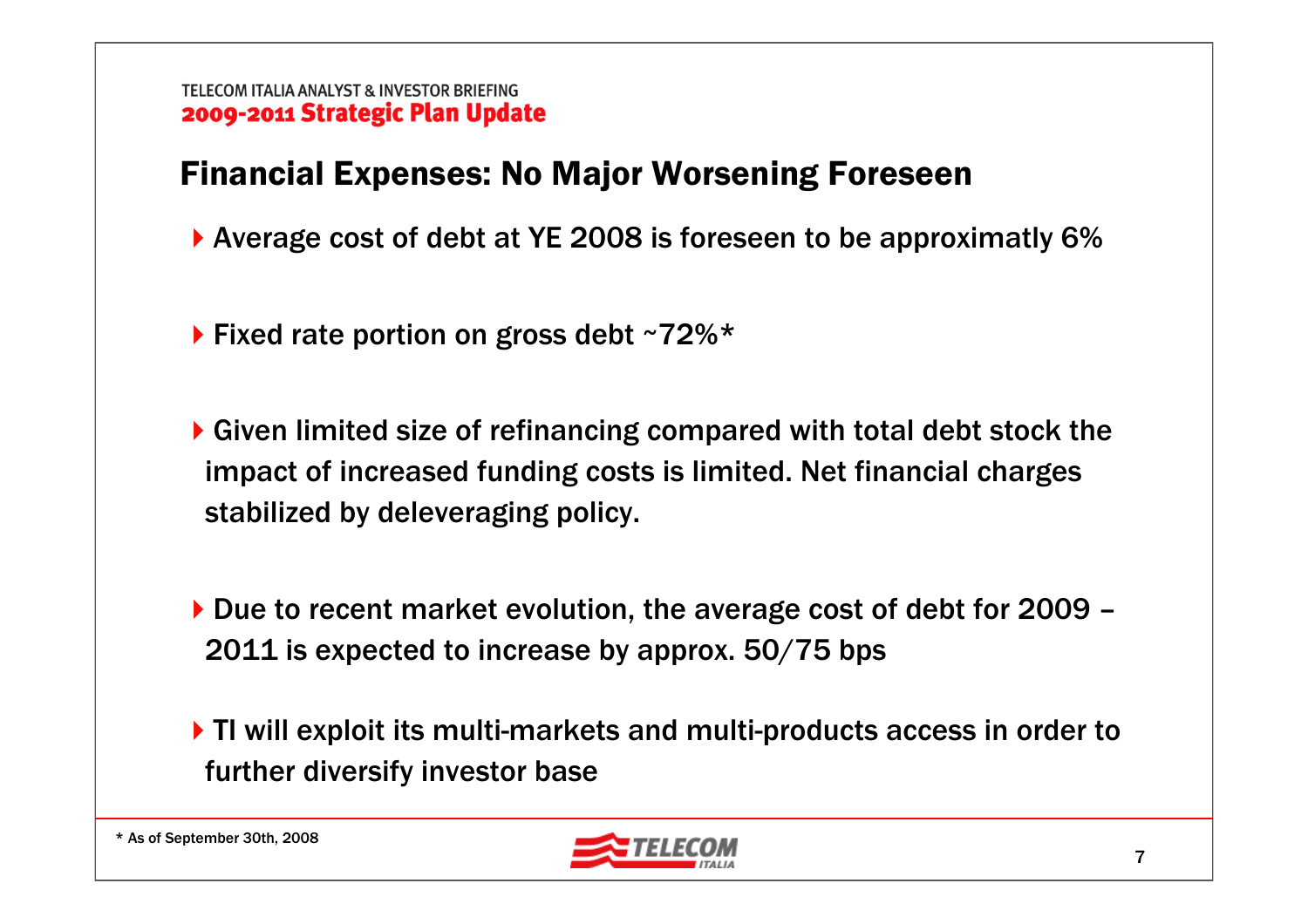#### Debt Evolution and Liquidity Margin